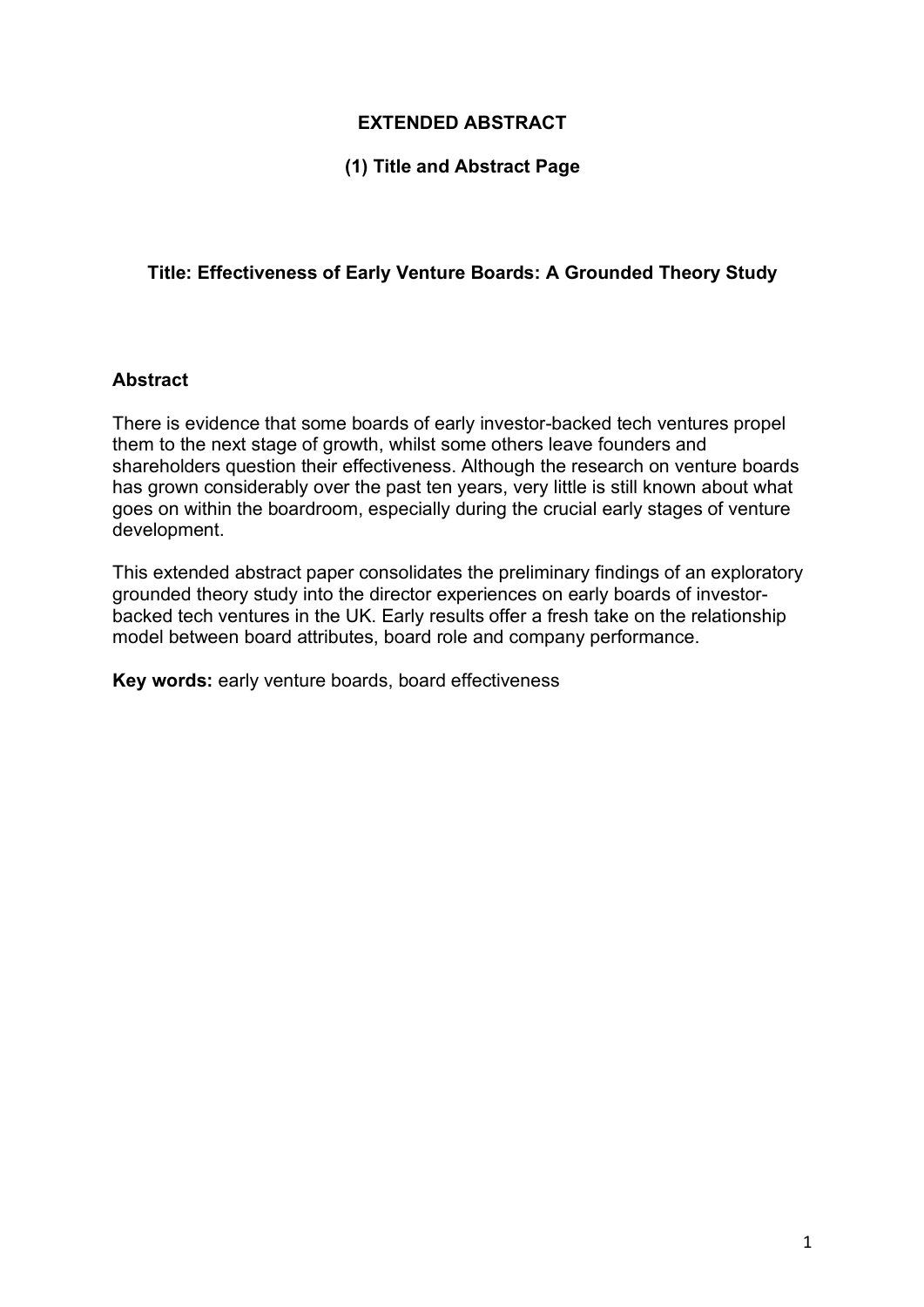#### **(2) Textual Discussion of the Empirical Study**

#### **INTRODUCTION**

Over the past decade, ventures, understood as private entrepreneurial firms backed by professional investors, have redefined global industries and become the "crown jewels" of many economies (Gilson, 2003, p.1068, Garg and Furr, 2017). In turn, their boards, situated at the apex of the strategic decision making, have also become "theoretically important" for the field of corporate governance research because of their significant potential to shape the growth performance of the venture (Garg and Furr, 2017, p. 326).

Venture boards are similar to the boards of public firms as they "exist in a complex network of relationships" between directors, systems, processes and their market environment (Pye, 2004, 63). However, they are distinctly different in ways they are composed; their directors have very different attributes and characteristics, and they face very different issues internally and externally (Garg, 2013). More significantly, venture boards change their composition, role and purpose when ventures transition from stage to stage in the venture development lifecycle (Pollman, 2019). Whilst there has been some work on the inner workings of venture boards, there is lack of understanding of boards and their effectiveness during the critical early stages of the venture's development lifecycle. This extended abstract paper contributes to this gap.

#### **METHOD**

This empirical study used classic grounded theory method developed by Glaser and Strauss (1967) to investigate director experiences on early boards of venture-capitalbacked tech ventures in the UK. This method allows for the generation of concepts and the theoretical relationship between them directly from systematically collected data (Urquhart, 2013). The method is consistent with research goas to explore a previously little-known area. It is also justified by the lack of the theoretical insight into the inner workings of the early venture boards and studies with inductive methods employed by others (Van Ees, Gabrielsson and Huse, 2009, Minichilli et al 2011, Eisenhardt, Graebner and Sonenshein, 2016). Overall, employing this method allowed for the emergence of novel concepts from the data, and, thus a fresh look on a theoretical model of complex inter-relationships between board attributes, role and venture performance in a specific context of early venture boards.

Data was systematically collected over the period between August 2017- August 2019, via interviews with 24 directors, including Venture Capital investor directors, non-executive directors and founders, together representing experiences of an estimated couple of hundreds of the UK early ventures. Data analysis took place concurrently with data collection in accordance with the procedures of the classic grounded theory method (Glaser and Strauss, 1967, Glaser 1992, 2001). Crucially, the method emphasised the emergence of the theoretical logic from the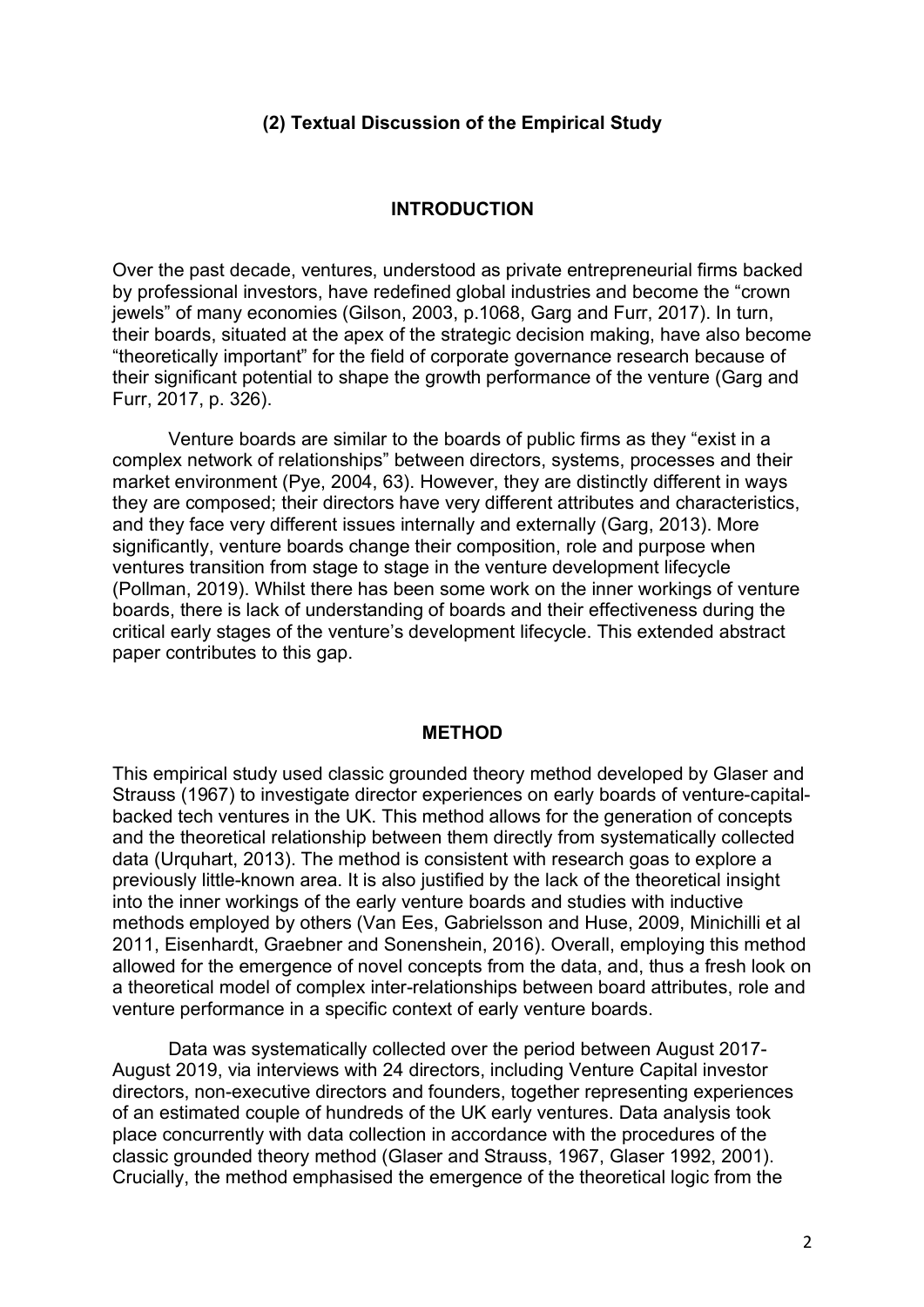data and required the emergent data to be constantly compared to the existing literature as a "fluid movement" allowing for conceptualisation of what is happening and accounting for all variations in data (Isabella, 1990, p.12, Eisenhardt, Graebner and Sonenshein, 2016). The conceptualisations presented in this paper are a result of a complex process of interpretation grounded in data and theory and in accordance with the procedures of the method.

#### **KEY FINDINGS AND DISCUSSION**

Boards operate behind closed doors and early venture boards are no different. Not surprisingly, the data revealed that the central concern of early board directors pertained to achieving exponential growth:

> *"Ultimately needing to secure growth in the portfolio company is the most important thing for a VC." "We are trying to grow huge companies." "What we are after is not necessarily profit but big growth." "The growth curve had to hit a certain range."*

It also emerged from the data that the role of early venture boards is to provide strategic help, as opposed a traditional corporate governance role involving monitoring:

> *"Making sure it's being more strategic, making sure the companies are thinking occasionally strategically rather than just tactically all the time."*

*"The governance part of it, is really directors and shareholders checking up that the company has been doing a good job and the CEO has been doing a good job."*

*"If you think corporate governance is your role on the board, you are missing the point."* 

The grounded theory method allowed for the development of a set of concepts encompassing board attributes and board role, and relative to the goal of attaining growth. This set of concepts consists of traditional board attributes, such as board composition, director attributes, board norms and processes (Zahra and Pearce, 1989). It also includes several novel board and director attributes, such as mindset and mindset alignment, which emerged directly from data and were located in the literature on entrepreneurial cognition (Mitchell et.al, 2002, Eggers and Kaplan, 2013).

One clear finding of the study was a complex inter-relationship between the venture board and the venture growth, where growth has emerged as a proxy for traditional measure of company performance during early stages of development. In corporate governance literature, this relationship is at the forefront of enquiry, and it is often depicted by integrative theoretical models linking three essential variables: board attributes, such as board composition, director attributes, board norms, board roles, such as monitoring and strategic help, and company performance, such as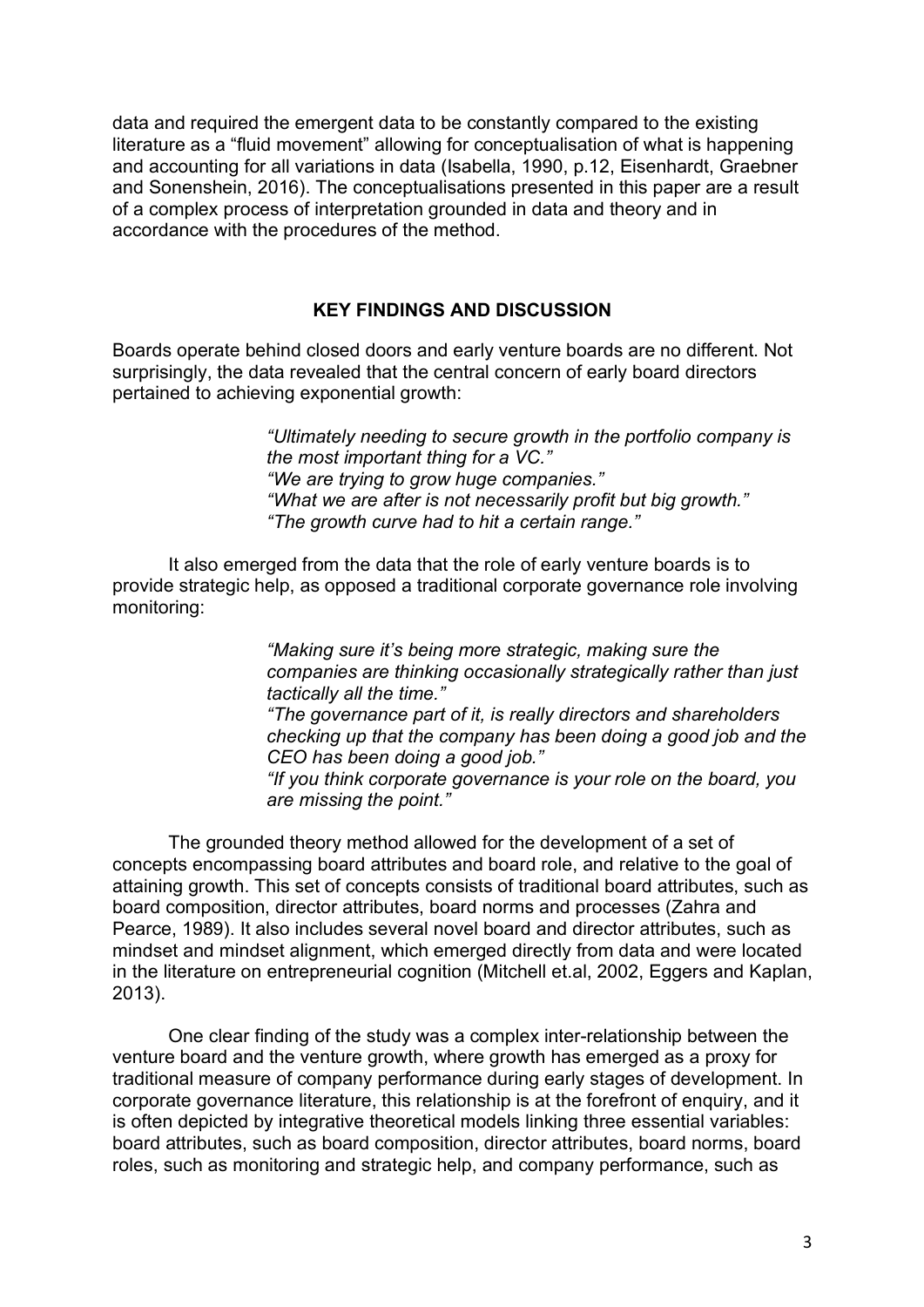share price or a proxy of it (Zahra and Pearce, 1989, McNulty, Zattoni and Douglas, 2013).

Consolidating the findings, this research offers to extend Zahra and Pearce (1989) work and offers a fresh model of inter-relations and inner workings of early ventures boards. The model includes novel board attributes, as illustrated in red in the Figure 1 below:

-----------------------------

Insert Figure 1 Here

-----------------------------

Thus, board attributes of early venture boards, such as director attributes, board composition, board norms, and board processes, are a result of internal and external context contingencies. The findings offered two novel board attributes director mindset attribute (Mitchell et.al, 2002, Eggers and Kaplan, 2013) and alignment of collective director mindset (Wirtz, 2011); as important characteristics that explain variation in board experiences, suggesting these novel attributes are just as important to consider as other director demographic characteristics, including skills and experience.

More significantly, early venture boards prioritise the board role of strategic help, as opposed to monitoring. The extant literature on corporate governance often argues that the undertaking of the board role is determined by board attributes (Zahra and Pearce, 1989). Thus, boards attributes are considered as antecedents of company performance. However, since this study examined nascent and early board experiences, the outcome suggests that the relationship between the board role and board attributes is more inter-dependent. The study proposed that the degree of board fit for the purpose of providing strategic help shapes its ability to optimise for growth. In other words, in early ventures, board role influences the structuring of board attributes. This outcome challenges monitoring as the most important role of the board during the early stages, suggesting that strategic help is a priority. The important implication here is, if boards are structured to monitor, they are not fit for the purpose of strategic help.

The venture outcome has emerged as a set of growth characteristics. In the context of early venture, these growth characteristics are more relevant measures of company performance as opposed to traditional companies' performance metrics. The study revealed that growth characteristics include not only company growth attributes but also Founder Becoming CEO behavioural attributes, thus providing a novel insight into the nature of performance of early ventures.

Significantly, the method allowed to capture variations in each attribute. Consequently, these variations has been interpreted as characteristics of effective and ineffective early boards, as shown in Table 1: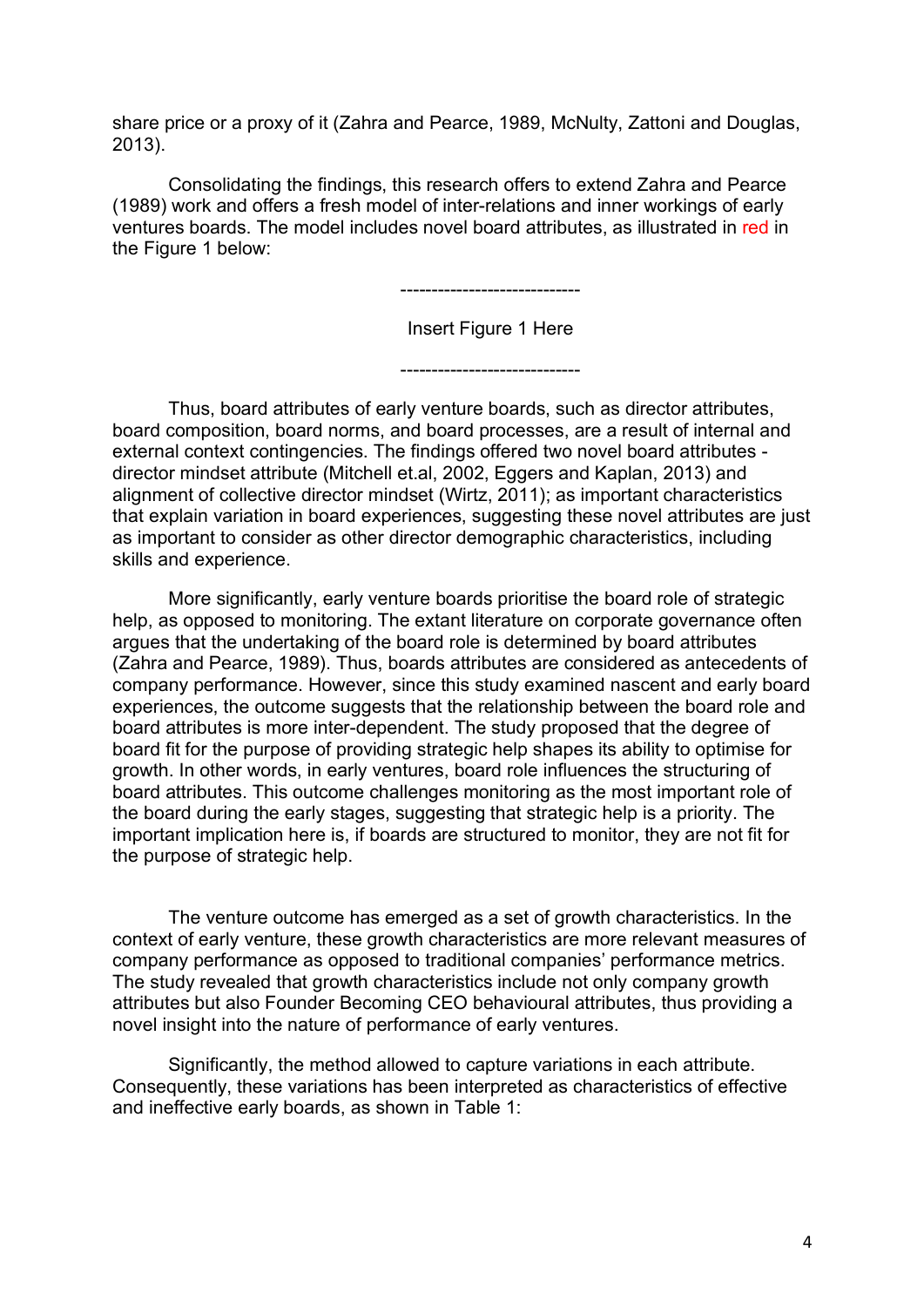

-----------------------------

Having captured variations and the relationship between director attributes, board roles, board processes, and company performance, the research findings thus explain the differences in director experiences on early venture boards. The key differences appear to arise when the early venture boards are fit for the purpose of monitoring as opposed to providing strategic help.

#### **CONTRIBUTION**

This study contributes to the corporate governance literature by proposing a novel integrative model of the relationship between board attributes, board roles and company performance opening up the black box of inner workings of early venture boards. The offered contribution integrates previously distinct perspectives from corporate governance and entrepreneurial cognition, whilst also enriching the research on venture boards. The research extended existing theoretical models of with strong, data-grounded insights (Eisenhardt, Graebner and Sonenshein, 2016).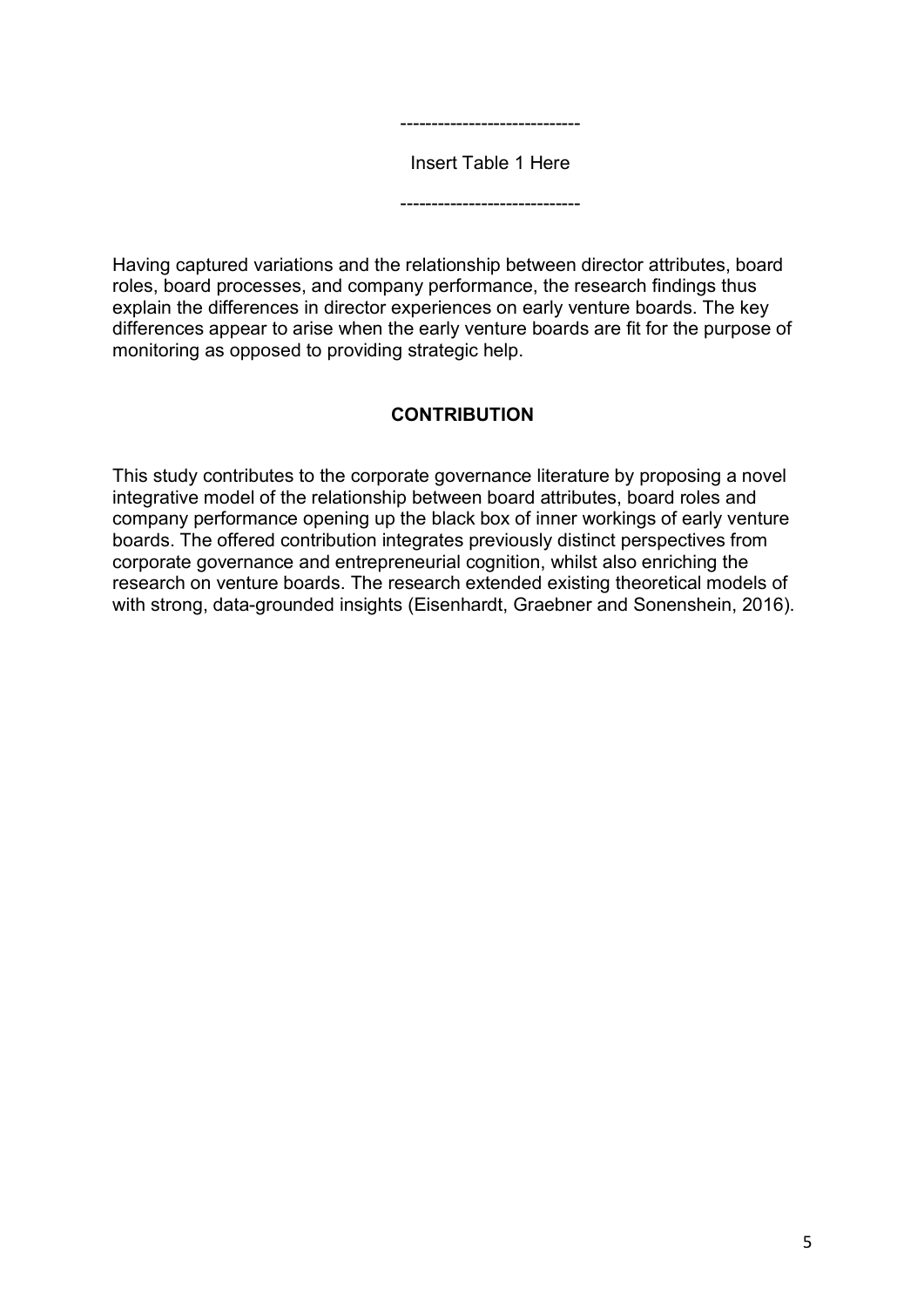### **(3) References, Figures and Tables**

#### **REFERENCES**

Eisenhardt, K. M., Graebner, M. E., & Sonenshein, S. (2016). Grand challenges and inductive methods: Rigor without rigor mortis.

Eggers, J. P., & Kaplan, S. (2013). Cognition and capabilities: A multi-level perspective. *Academy of Management Annals*, *7*(1), 295-340.

Garg, S. (2013). Venture boards: Distinctive monitoring and implications for firm performance. *Academy of Management Review*, *38*(1), 90-108.

Garg, S., & Furr, N. (2017). Venture boards: past insights, future directions, and transition to public firm boards. *Strategic Entrepreneurship Journal*, *11*(3), 326-343.

Gilson, R. J. (2003). Engineering a venture capital market: lessons from the American experience. *Stanford Law Review*, 1067-1103.

Glaser, B., & Straus, A. (1967). The discovery of grounded theory: Issues and discussion.

Glaser, B., (1992). *Emergence vs. forcing basics of grounded theory analysis.* Mill Valley, CA: The Sociology Press.

Glaser, B., (1998). *Doing grounded theory: Issues and Discussions.* Mill Valley, CA: The Sociology Press.

McNulty, T., Zattoni, A., & Douglas, T. (2013). Developing corporate governance research through qualitative methods: A review of previous studies. *Corporate Governance: An International Review*, *21*(2), 183-198.

Mitchell, R. K., Busenitz, L., Lant, T., McDougall, P. P., Morse, E. A., & Smith, J. B. (2002). Toward a theory of entrepreneurial cognition: Rethinking the people side of entrepreneurship research. *Entrepreneurship theory and practice*, *27*(2), 93-104.

Pollman, E. (2019). Startup governance. *University of Pennsylvania Law Review*, *168*.

Pye, A. (2004). The importance of context and time for understanding board behavior: Some lessons from social capital research. *International studies of management & organization*, *34*(2), 63-89.

Urquhart, C. (2013). *Grounded theory for qualitative research: A practical guide*. Sage.

Van Ees, H., Gabrielsson, J., & Huse, M. (2009). Toward a behavioral theory of boards and corporate governance. *Corporate Governance: An International Review*, *17*(3), 307-319.

Wirtz, P. (2011). The cognitive dimension of corporate governance in fast growing entrepreneurial firms. *European Management Journal*, *29*(6), 431-447.

Zahra, S. A., & Pearce, J. A. (1989). Boards of directors and corporate financial performance: A review and integrative model. *Journal of management*, *15*(2), 291- 334.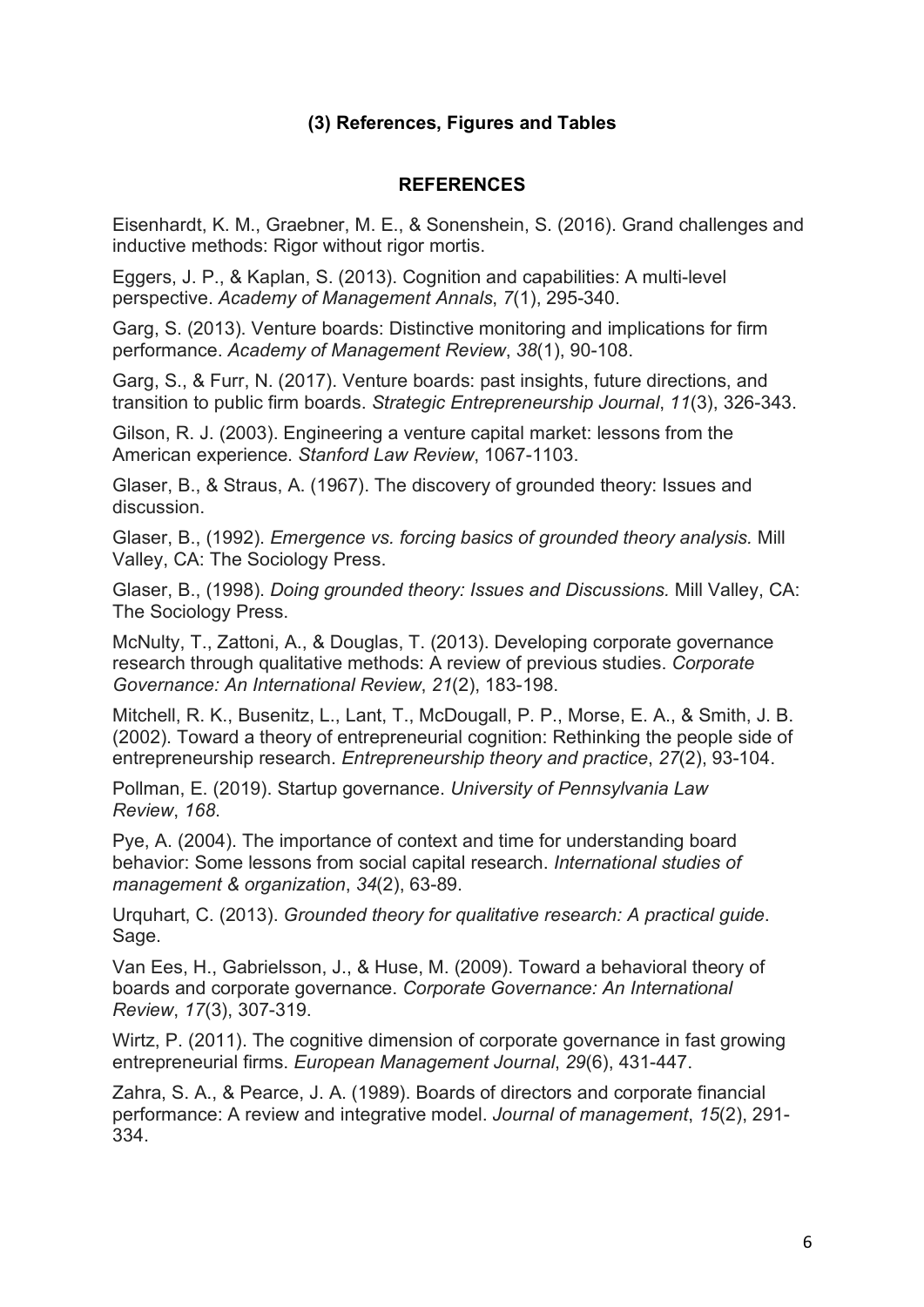#### **FIGURES**



**Figure 1. Model of Board Attributes, Board Roles and Growth**

*Source: Developed based on Zahra and Pearce (1989)*